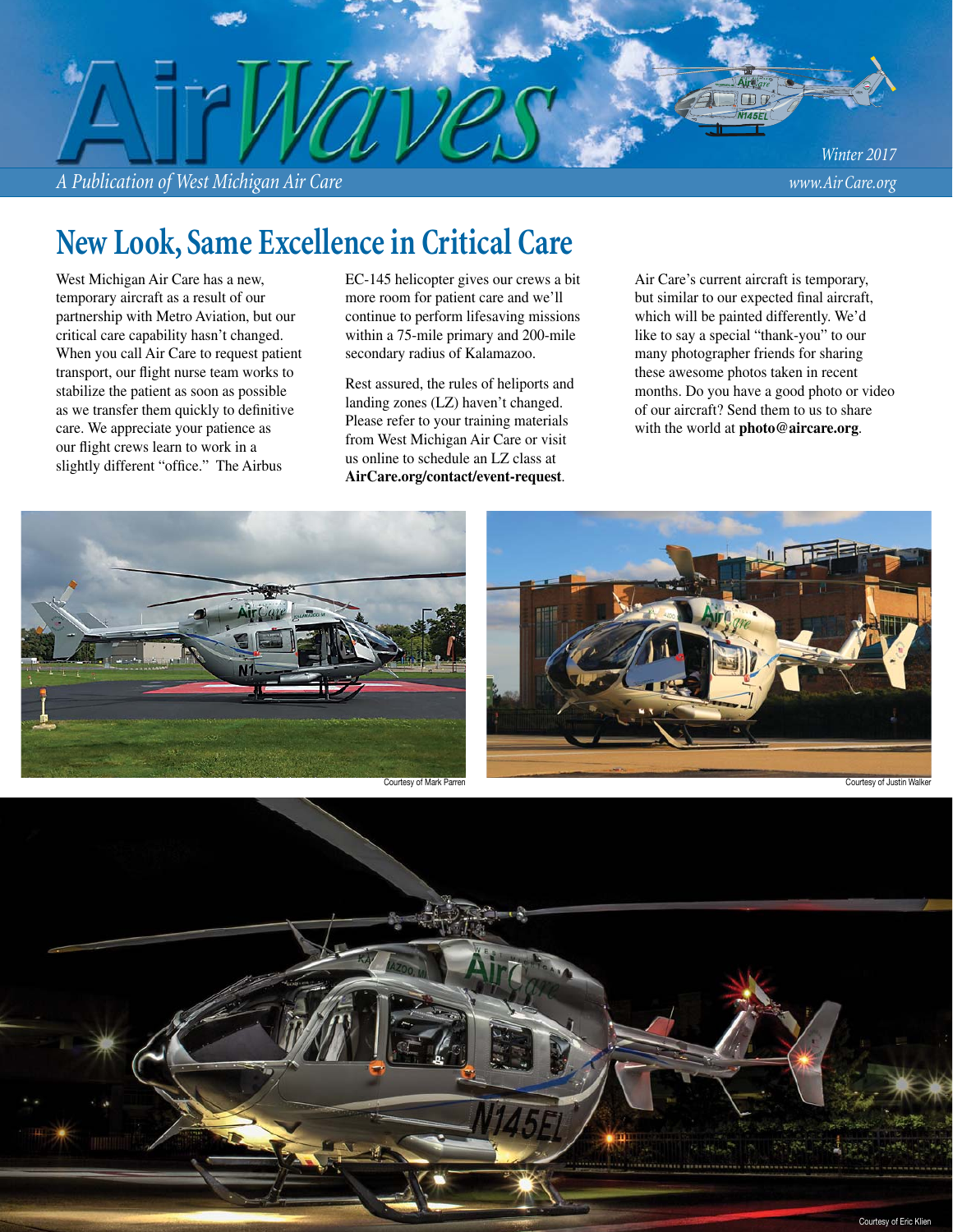# **Air Care Patient Follow-Up**

*West Michigan Air Care is committed to excellence in patient care and these stories are why! It is wonderful to see these Air Care patients doing so well.*

### **John Benson**

John Benson sustained serious injuries in a motorcycle crash on August 14, 2016. Although he normally wears a helmet, he says this was the one rare time he did not. In the crash, John laid down his bike going 40-60 mph and slid 30 feet from his bike before coming to a stop. John was unconscious for well over 10 minutes, according to first responders, then awoke confused and combative when the ambulance arrived. He also had a 3-inch laceration to his forehead

> and scattered abrasions and road rash. As the Air Care helicopter arrived, John began regaining consciousness and complained of a bad headache. The Air Care medical crew, Dawn Johnston and Nick Wright, gave John medication for pain and nausea and rushed him to Bronson Methodist Hospital where Trauma Surgeon Scott Davidson assumed care. John had sustained a subdural hematoma, a C-1 cervical fracture, a complex scalp laceration, a traumatic pneumothorax and multiple rib fractures in addition to a deep shoulder wound. He went to the operating room to have his complex scalp wound cleaned and carefully stitched. Several hours later



*John Benson in a recent photo with his pal, Lucy.* 

he was moved to the Trauma Care Unit, where he recovered over the next several days. John continues to heal and Air Care was delighted to receive a note from him recently!

#### *Hi,*

*This message is long overdue, but on Aug. 14th I was*  in a motorcycle mishap and had to be flown to Bronson *Methodist Hospital. I had broken ribs, fractured vertebra, a skull injury and all kinds of road rash.*  The care I received from the EMT and flight crew was *absolutely incredible. They called my son in Kentucky, my neighbor to get my dog, and were very professional with my care to say the least. Flight Nurse Dawn Johnston even came to the ICU room to see how I was coming along after ER. Thank you all so very much!* 

#### *John Benson*

*P.S. I'm pretty much fully recovered now.*

#### *John Benson's Flight Crew:*

- » Dawn Johnston, Flight Nurse
- » Nick Wright, Flight Nurse
- » Brian Vanderberg, Pilot
- » Steve Riet Kerk, Communications Specialist

### **Lucas Doyle**

News of the accident involving five-year-old Lucas Doyle and a lawn mower on October 8, 2016 reverberated throughout southwest Michigan, shocking and unsettling the region. In one devastating moment, Lucas was backed over by a riding lawn mower, sustaining serious injuries to his abdomen, right leg and foot. Mendon Fire Department arrived first to manage the scene, which was the most

difficult many of them had ever encountered. Firefighter Mike Franks called West Michigan Air Care and as the helicopter landed, Lifecare EMS was busy caring for Lucas and obtaining the first intravenous  $(IV)$ access. Lucas was in Class IV shock from blood loss. The Air Care medical crew, Dawn Johnston and Jan Eichel, immediately



*Lucas, just three days after his accident with*  his flight nurses on October 11, 2016.

started a second line via intraosseous (IO) access, and started blood products as they departed for Bronson Methodist Hospital. Lucas received uncrossmatched packed red blood cells (PRBC) and fresh frozen plasma (FFP), along with pain medicine and oxygen. These measures kept Lucas's vital signs stable and prepared him to do well in surgery. His color began improving and he became more interactive. The Air Care team was met by Trauma Surgeon Oreste Romeo in the Trauma & Emergency Center where stabilization measures continued and Lucas was prepped for the operating room.

Lucas's foot, knee, and abdomen were his primary injury sites. In the operating room, his knee and foot were cleaned and treated. Some toes on his right foot had to be amputated. Lucas's abdomen was also badly injured and required multiple surgeries. The mower had removed most of his intestines, so he began receiving intravenous nutrition which he continues to receive today. Skin grafts were used to close his abdominal wound. Eventually the breathing tube was removed for good and over the course of weeks, Lucas healed and started acting like his old self. He began enjoying



*December 8: Enjoying a Christmas party at Mary Free Bed Rehabilitation Hospital in Grand Rapids*

Popsicles, which exited his body through tubes placed in surgery. Next came physical therapy and recreation time to gradually improve Lucas's activity tolerance. Soon Lucas was transferred to Mary Free Bed Rehabilitation Hospital in Grand Rapids with a plan to go home by Christmas and continue outpatient physical therapy.

Lucas has a firm grip on our hearts at West Michigan Air Care. We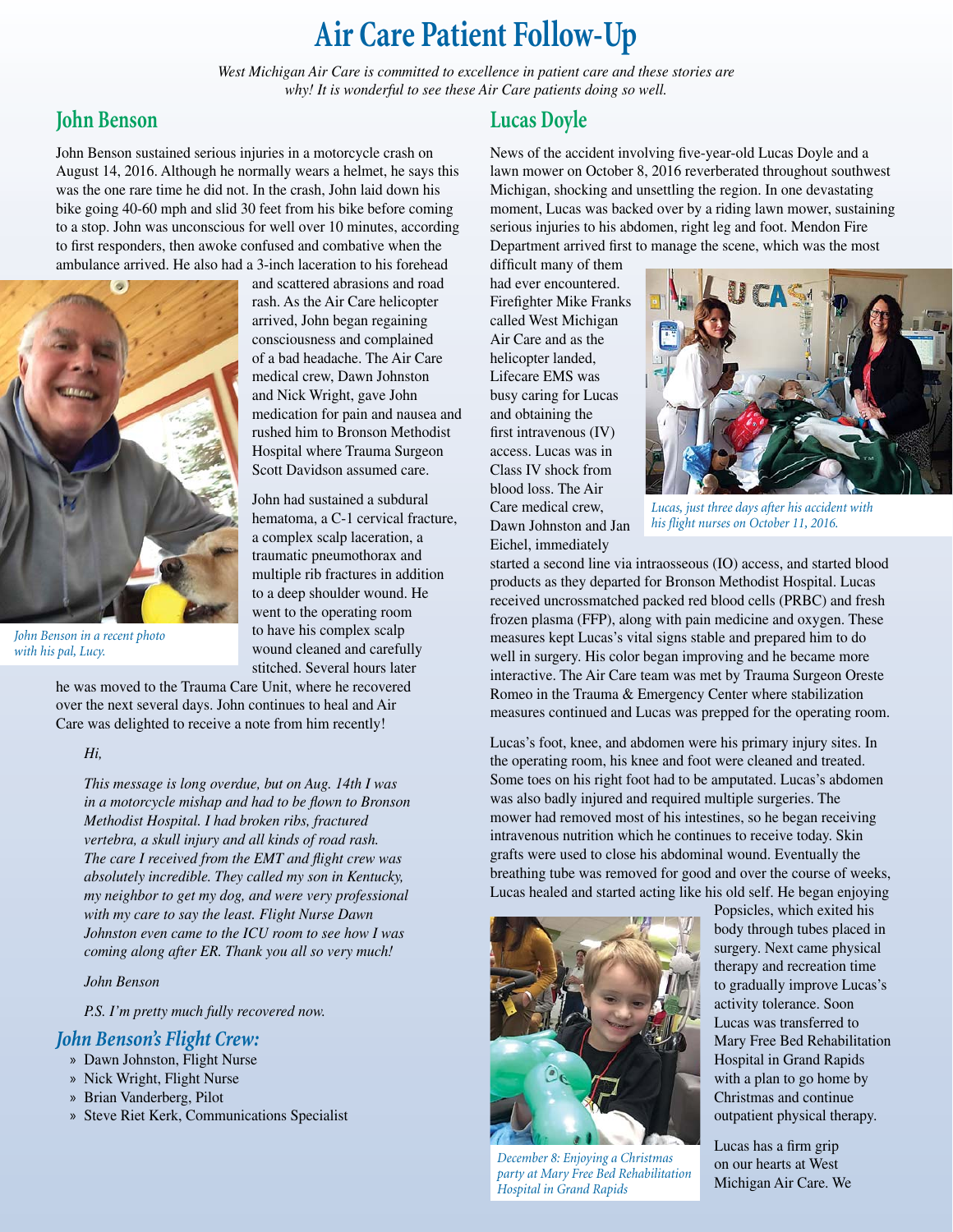will follow his progress as he and his family begin the process of exploring options for intestinal transplant surgery this spring.

#### *Lucas Doyle's Flight Crew:*

- » Dawn Johnston, Flight Nurse
- » Jan Eichel, Flight Nurse
- » Rick Miller, Pilot
- » Steve Riet Kerk, Communications Specialist

## **Lexi Jacobs**

On the afternoon of Wednesday, September 14th, 2016, 17-yearold Lexi Jacobs was driving her younger sister, Ella, to their grandmother's house in the Three Rivers area. While crossing U.S. 131, their 4-door sedan was stuck by another vehicle at highway speed. Three Rivers Fire Department responded and closed the northbound lane to care for the girls. The crash had rendered Lexi unconscious. Ella had also sustained serious injuries, but was talking and seemed to be doing fairly well. She was taken to the Emergency Department at Three Rivers Health and was eventually airlifted to Bronson Methodist Hospital. Lexi needed immediate help. She had suffered a brain injury in addition to several other internal injuries, and her arm was bleeding significantly.

Three Rivers Fire Department called West Michigan Air Care to stabilize Lexi before transferring her directly to a trauma center with pediatric services. When Air Care's helicopter landed at the scene, the bleeding from Lexi's arm had been controlled, but her Glascow Coma Score was 8 and she was restless and incoherent. The Air Care team, Dawn Johnston and Nick Wright, sedated Lexi and placed a breathing tube to protect her airway. Medications were administered to keep her comfortable and still, which would help prevent pressure on the brain. Lexi was moved into the aircraft, placed on a ventilator, and flown to Bronson where her parents



*Lexi in her Cinderella costume in December, about three months after the accident.* 

awaited her arrival and Trauma Surgeon Scott Davidson assumed initial care. Amazingly, Lexi's blood pressure and other vital signs remained stable after the accident, despite her brain injury, two skull fractures, collapsed lungs, and a broken pelvis.

An intracranial pressure (ICP) monitor was placed soon after Lexi arrived at Bronson to observe the pressure in her head and keep it as normal as possible to protect her brain. Her parents, Katie and Luke, watched Lexi's ICP numbers with great anxiety, but thankfully, they stayed within a safe range. By Sunday, four days after the accident, the ICP monitor was removed and Lexi's sedation was lightened. Once the breathing tube was removed, Lexi's words came in little whispers, says Katie, and she had a lot of pain because of her pelvic injury.

After the surgery on her pelvis the next day, Lexi felt better and had less pain. To everyone's surprise, she got out of bed with a walker just six days after the accident! She was transferred to Mary Free Bed Rehabilitation Hospital on Wednesday, September 21st where she stayed for a week and was then discharged home with outpatient therapies. Because of a serious injury to her neck, Lexi had to wear a cervical collar around the clock, even while showering, for 3 months. That was no fun, but it didn't keep her away from the Sadie Hawkins dance at her high school in October! For this event Lexi even ditched her wheelchair and went on crutches.

Lexi's voice was quiet for a while and there was concern that her lovely singing voice might not return. Within a few months, however, Lexi's voice did recover and with her doctor's approval, she was able to take off the cervical collar two weeks early for her high school musical tryouts. Lexi sang her heart out and got the lead role as Cinderella!

Lexi has amazed her care providers with her rapid recovery, and has only lost some hearing from her right ear in addition to a "little bit of brain tissue" according to her mother. She's had minimal cognitive changes as a result of the accident, but the family is wisely helping her minimize activities to allow her brain a full and safe recovery. As with any brain injury, optimal healing takes time, a great deal of rest, and a gradual return to prior levels of activity and concentration tolerance.

Shortly after the accident, close friends of the Jacobs family started a Facebook page called "Jacobs Strong" for both girls and Katie began sharing updates on their progress. The page generated an outpouring of support that was greatly appreciated by the family. "There are no words for our support system," Katie says. "We have been extra blessed." Katie has a message for Lexi's care providers, too: "My baby wouldn't be here without you all and I can't say thank you and have it mean what my heart is feeling. But THANK YOU ALL!!"

On November 27, Lexi posted a photo of herself on Instagram that was taken shortly after the accident. She wrote the following inspirational message:

> *"This Thanksgiving is an extra special one for me. About three months ago no one knew if I was even going to live. And now I'm walking, back to school, and get my neck brace off in four days! I have so much to be thankful for. The biggest being that I'm even here to express my love*



*for those who've helped me. I owe so much to my family, friends and Zach. I wouldn't be healing so well without you. The biggest lesson I've learned from this is that life really can be taken away so quickly. So cherish every day and don't ever think bad things can't happen to you because they can, I'm proof of that. Be careful and love with every ounce of your being. Happy Thanksgiving."*

#### *Lexi Jacobs' Flight Crew:*

- » Dawn Johnston, Flight Nurse
- » Nick Wright, Flight Nurse
- » Allan Berry, Pilot
- » Terry Tratt, Communications Specialist